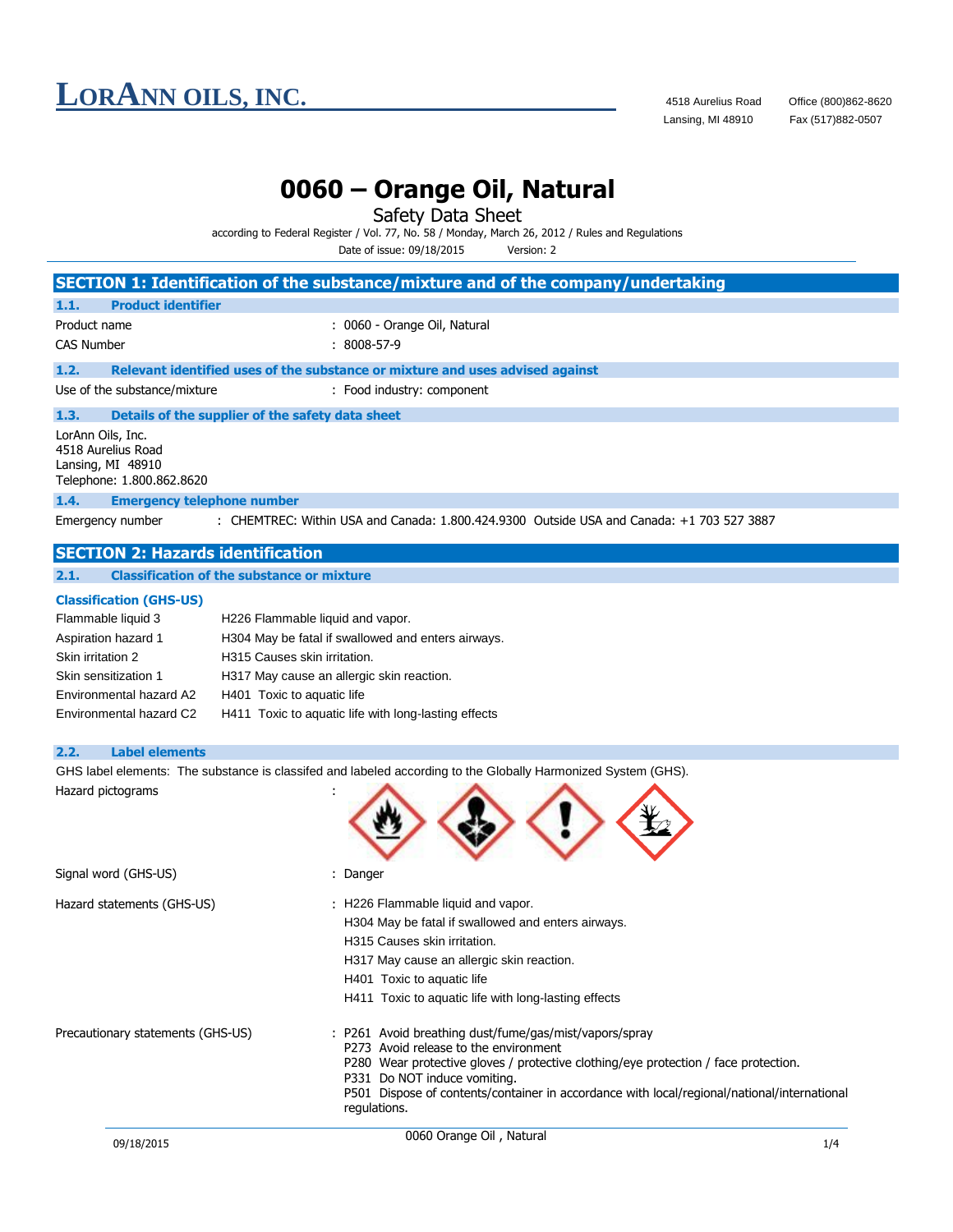#### **SECTION 3: Composition/information on ingredients :**

#### **Chemical Characterization**: Substances

*CAS No. Description: 8028-48-6 Citrus aurantium dulcis oil 100% Classificiation: AH1, EHA2, EHC2, FL3, SCI2, SS1*

| <b>SECTION 4: First aid measures</b>             |                                                                                                                             |
|--------------------------------------------------|-----------------------------------------------------------------------------------------------------------------------------|
|                                                  |                                                                                                                             |
| <b>Description of first aid measures</b><br>4.1. |                                                                                                                             |
|                                                  |                                                                                                                             |
| First-aid measures after inhalation              | : Remove from exposure and move to fresh air immediately. Get medical assistance if cough or<br>other symptoms appear.      |
| First-aid measures after skin contact            | : Immediately flush skin with plenty of water for at least 15 minutes while removing<br>contaminated cltohing and shoes.    |
| First-aid measures after eye contact             | : Immediately flush eyes with plenty of water for at least 15 minutes, occasionally lifting the<br>upper and lower eyelids. |
| First-aid measures after ingestion               | : Do not induce vomiting. Get medical aid if irritation of symptoms occurs.                                                 |

| <b>SECTION 5: Firefighting measures</b>    |                                                       |                                                                                                             |  |  |
|--------------------------------------------|-------------------------------------------------------|-------------------------------------------------------------------------------------------------------------|--|--|
| 5.1.                                       | <b>Extinguishing media</b>                            |                                                                                                             |  |  |
|                                            | Suitable extinguishing media                          | : CO2, dry powder, or foam type extinguishers                                                               |  |  |
| 5.2.                                       | Special hazards arising from the substance or mixture |                                                                                                             |  |  |
| No further relevant information available. |                                                       |                                                                                                             |  |  |
| 5.3.                                       | <b>Advice for firefighters</b>                        |                                                                                                             |  |  |
|                                            | Special fire fighting procedures                      | : Wear self-contained breathing apparatus and protective clothing to prevent contact with skin<br>and eyes. |  |  |

#### **SECTION 6: Accidental release measures**

Procedure : Remove any source of flame or sparks. If in a confined area NIOSH approved respiratory protection may be required. Remove individuals from the area if they do not have respirtory/dust protection. Spray material with water to prevent dusting and remove to an approved disposal continer. Follow Federal, State and local procedures for cleaning up of powder. Dispose of in accordance with current laws and regualtions.

#### **SECTION 7: Handling and storage**

#### **7.1. Precautions for safe handling**

Handle according to good safety procedures, avoiding unnecessary exposure by wearing appropriate protective gear for the situation. **7.2. Conditions for safe storage, including any incompatibilities**

Store in full closed containers in a cool dry area away from heat, light and sources of ignition.

#### **SECTION 8: Exposure controls/personal protection**

| Eyes                                  | Moderate to severe irritation                                                                                                                                                                                                                |
|---------------------------------------|----------------------------------------------------------------------------------------------------------------------------------------------------------------------------------------------------------------------------------------------|
| <b>Skin</b>                           | May cause irritation                                                                                                                                                                                                                         |
| Respiratory                           | Respiratory protection is normally not required in well ventilated areas. However, approved<br>respiratory protection may be required when the material is rated toxic by inhalation or if the<br>material is to be used in a confined area. |
| OSHA permissible exposure limit (PEL) | : N/F                                                                                                                                                                                                                                        |
| OSHA threshold limit value (TLV)      | : $N/F$                                                                                                                                                                                                                                      |

|                | <b>SECTION 9: Physical and chemical properties</b>    |  |  |  |
|----------------|-------------------------------------------------------|--|--|--|
| 9.1.           | Information on basic physical and chemical properties |  |  |  |
| Physical state | : Liauid                                              |  |  |  |
|                |                                                       |  |  |  |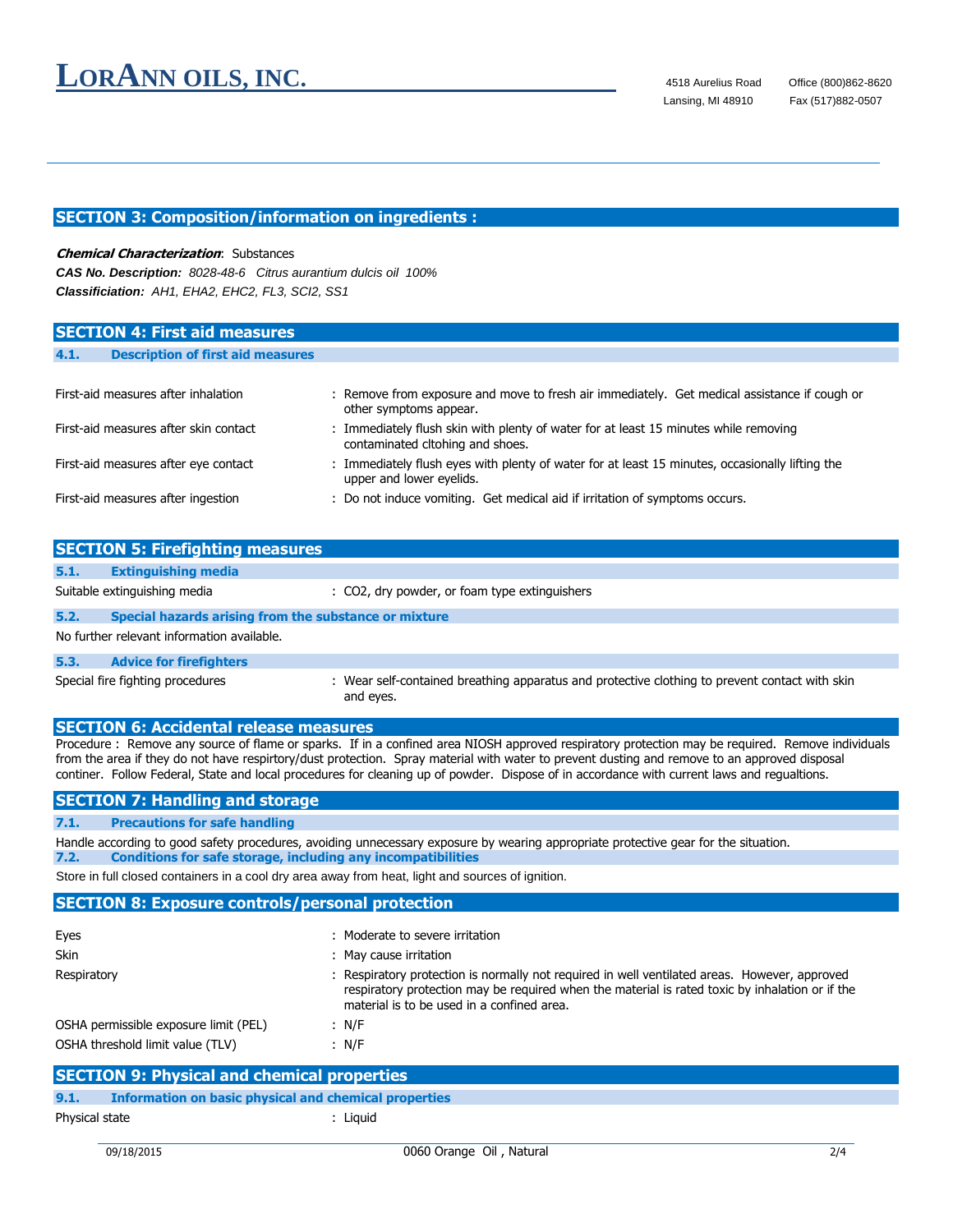# **LORANN OILS, INC.** 4518 Aurelius Road Office (800)862-8620

Fax (517)882-0507

| Color                                            | : Coloreless, yellow-orange to orange liquid |  |  |
|--------------------------------------------------|----------------------------------------------|--|--|
| Odor                                             | : Characteristic fresh, sweet orange odor    |  |  |
| Refractive index                                 | : 1.473                                      |  |  |
| pH                                               | : Not available                              |  |  |
| Specific gravity                                 | : .8427                                      |  |  |
| Melting point                                    | : Undetermined                               |  |  |
| Freezing point                                   | : No data available                          |  |  |
| Boiling point                                    | $: 348$ °F                                   |  |  |
| Flash point                                      | : 109 °F                                     |  |  |
| Auto-ignition temperature                        | : Not determined                             |  |  |
| Decomposition temperature                        | : Not determined                             |  |  |
| Flammability (solid, gas)                        | : Not applicable                             |  |  |
| Vapor pressure                                   | : Not determined                             |  |  |
| Vapor pressure(mmHg@ 20 °c)                      | : < 2MM                                      |  |  |
| Relative density                                 | : Not determined                             |  |  |
| Density @ 20°C (68°F):                           | : Not determined                             |  |  |
| Solubility                                       | : Insoluble                                  |  |  |
| Viscosity, dynamic                               | : Not determined                             |  |  |
|                                                  |                                              |  |  |
| <b>SECTION 10: Stability and reactivity</b>      |                                              |  |  |
| 10.1.<br><b>Reactivity</b>                       |                                              |  |  |
| 10.2.<br><b>Chemical stability</b>               |                                              |  |  |
| Y                                                |                                              |  |  |
| 10.3.<br><b>Substances to be avoided</b>         |                                              |  |  |
| Strong oxidizing agents, strong reducing agents  |                                              |  |  |
| 10.4.<br><b>Hazardous decomposition products</b> |                                              |  |  |
| Carbon monoxide, carbon dioxide                  |                                              |  |  |
| <b>SECTION 11: Toxicological information</b>     |                                              |  |  |
| 11 1 <b>Information on toxicological effects</b> |                                              |  |  |

| 11.1.           | <b>Information on toxicological effects</b> |  |       |  |
|-----------------|---------------------------------------------|--|-------|--|
| LD50(oral)      |                                             |  | : N/A |  |
| LD50(dermal)    |                                             |  | : N/A |  |
| Mutagenicity    |                                             |  | : N/A |  |
| Carcinogenicity |                                             |  | : N/A |  |
|                 | Reproductive toxicity                       |  | : N/A |  |

| <b>SECTION 12: Ecological information</b> |       |
|-------------------------------------------|-------|
| Acute aguatic toxicity                    | : N/A |
| Persistence and degradability             | : N/A |
| Dioconcentration factore                  | : N/A |
| Mobility in soil                          | : N/A |
| Results of PbT and VPvB                   | : N/A |
|                                           |       |

#### **SECTION 13: Disposal considerations**

Treatment, storage, transportation and disposal must be in accordance with applicable Federal, State, and local storage

| <b>SECTION 14: Transport information</b> |                   |  |  |
|------------------------------------------|-------------------|--|--|
| Tariff #                                 | : 3301.12.90      |  |  |
| UN/NA ID#                                | : UN2319          |  |  |
| <b>DOT</b>                               | : Terpene hydroca |  |  |
|                                          |                   |  |  |